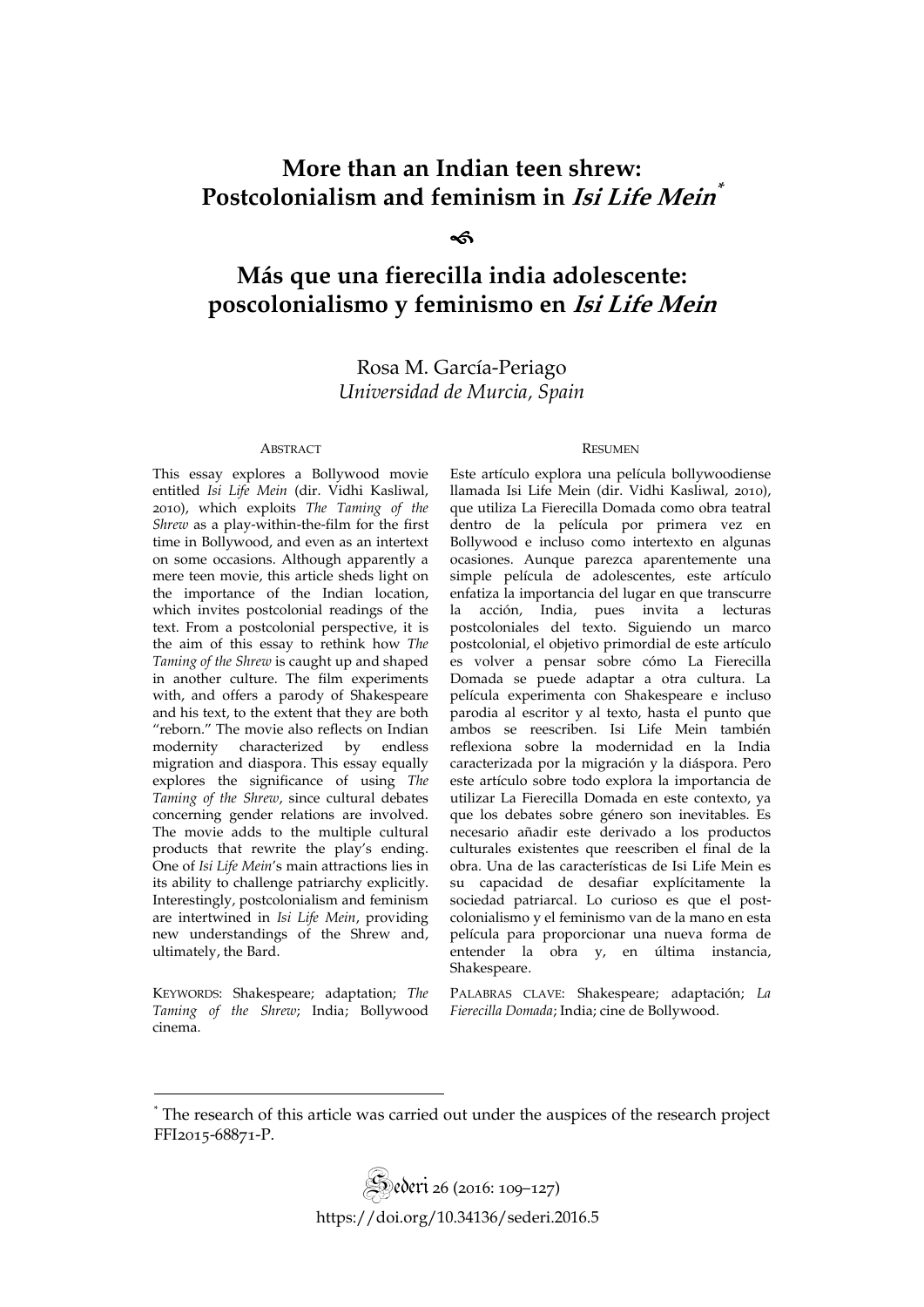$\overline{a}$ 

Of Shakespeare's comedies, *The Taming of the Shrew* is the most problematic because its interpretation is —to say the least ambiguous. Although there are critics that highlight Katherine and Petruchio's marriage as a companionate one, the play most often tends to be read as a "misogynist reinforcement of patriarchal ideology" (Vanita 2007, 84). Considered "archaic and benighted in its social assumptions" (Henderson 2006, 155) by many scholars and audience members, the number of times it continues being performed on stage and on screen cannot but strike us. It is probably the frisson of uncertainty that accounts for the popularity of *The Taming of the Shrew*.

*The Taming the Shrew* has always been extremely appealing to Indian audiences. According to Rajiva Verma, the popularity of the theme should not be surprising "considering the fact that there are several Indian analogues to the story of the play (which is possibly of Indian origin as well), as also the markedly patriarchal nature of Indian society" (Verma 2006, 253). The first encounter the Indian elite had with the play was not via the Shakespearean source text, but through Garrick's adaptation of *The Taming of the Shrew* entitled *Catherine and Petruchio*. *The Taming of the Shrew* was also staged into several Indian vernacular languages, such as Kannada and Gujarati. If *The Taming of the Shrew* theme started with British companies, it gained considerable importance in Parsi theatrical companies, a hybrid theatre during the Indian colonial period. Appropriating the Western canon, they "Indianised" the plays by inserting song and dance sequences and by staging them in Indian vernacular languages. With the entrance of the Bombay talkies in the 30s and 40s, some of the flourishing plays of the Parsi theatre were readapted for the screen. Such is the case of the stage Urdu play *Hathili Dulhan* (*The Taming of the Shrew*, 1932), which became a box-office success. The popularity and influence of the play was already evident in the early stages of commercial Hindi cinema, and the play increased its reputation in the subsequent period of Bollywood cinema. It is a favourite topic in Bollywood cinema of the 70s and 80s, in the context of a patriarchal society where women were supposed to abide by their fathers' and husbands' rules, and had to be submissive and well-behaved.<sup>1</sup> The *Taming of the Shrew* boom

 $1$  I do not use the term Bollywood cinema to refer to Indian cinema, but to allude to commercial and popular movies made in Hindi in Mumbai. My use differs from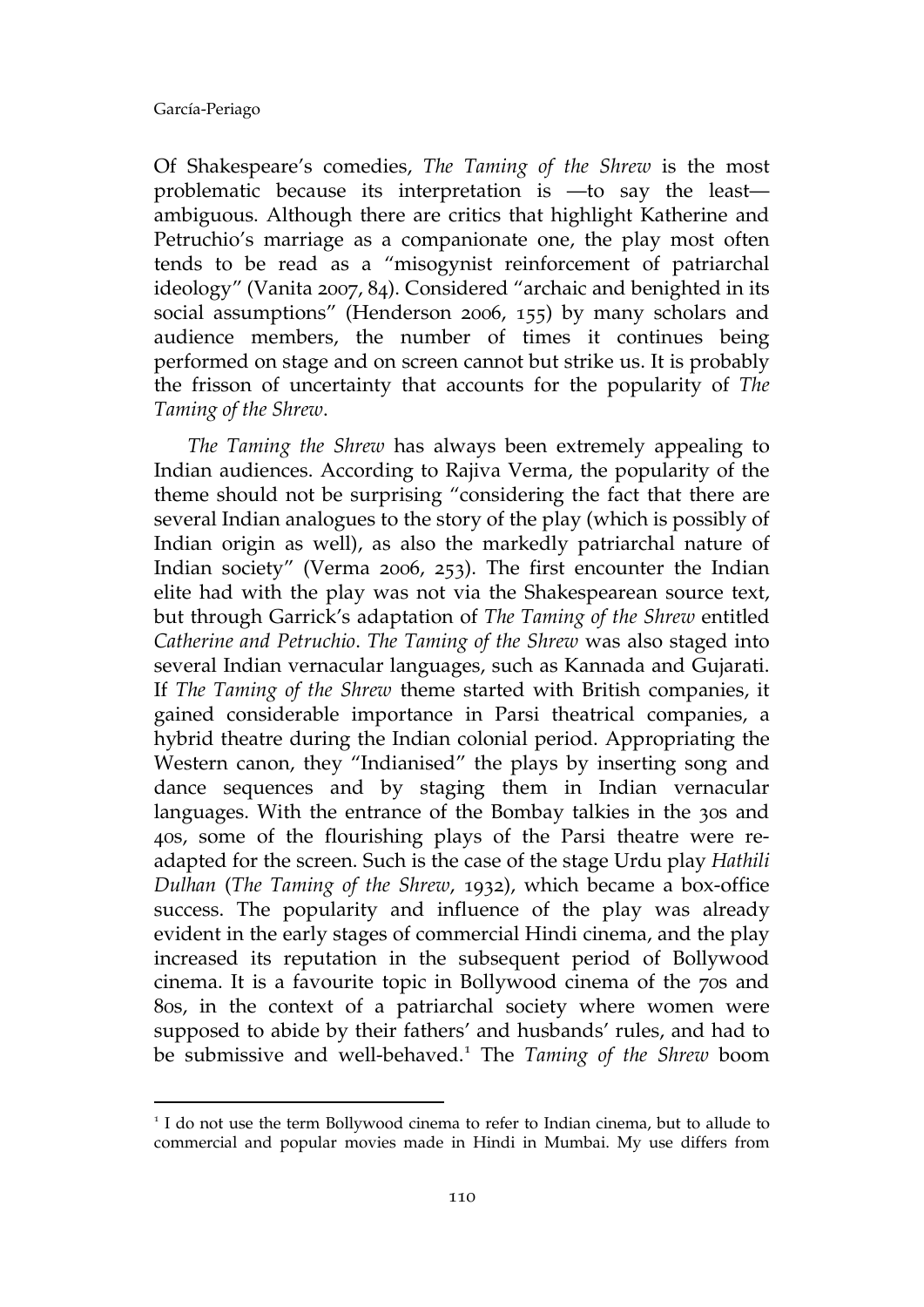Sederi 26 (2016)

included works such as Raja Nawathe's *Manchali* (1973), Rahul Prayag Raj's *Ponga Pandit* (1975), Manoj Kumar's *Purab Aur Pachhim*  (1979), Rahul Rawail's *Betaab* (1983), Rajkumar Kohli's *Naukar Biwi Ka* (1983), and Manmohan Desai's *Mard* (1985). In Kannada language, there are also adaptations of *The Taming of the Shrew,* such as *Bahaddur Gandu* (A.V. Sheshagiri Rao, 1976) and *Nanjundi Kalyana*  (dir. M.S. Rajashekar, 1989) (Trivedi 2007, 151).<sup>2</sup>

Given the importance the Shakespearean play has always had in India, it is the aim of this essay to focus on the postcolonial and feminist issues raised by a Bollywood offshoot of the *Shrew* entitled *Isi Life Mein* (dir. Vidhi Kasliwal, 2010), a film that includes a performance of the play for the first time in Bollywood cinema. Although the movie can be initially regarded as another teen adaptation, the gender and power dynamics of *Isi Life Mein* suggest that the film is far from naïve. The postcolonial location seems to facilitate the parody and experimentation with Shakespeare. It is also a film that depicts the endless migration undergone by diasporic Indians. Ultimately, *Isi Life Mein* also embraces a treatment of gender and identity that differs from misogynist and conservative readings of the play. Thus, *Isi Life Mein* does not reinforce patriarchy, but constructs a new and alternative Katherine, a different play, and promotes a re-birth and appropriation of the Bard in India. Not surprisingly, *Isi Life Mein* —apart from re-interpreting the Shakespearean play— inevitably alludes to and validates aspects of the socio-political environment of 1990s and 2000s India in light of globalization. Consequently, Kasliwal's movie explores Shakespeare as much as present-day India.

 $\overline{a}$ 

Dwyer and Pinto's usage of the term, since for them the term "Bollywood" refers to post 1990s Hindi movies targeted at diasporic audiences (2011, xiii).

<sup>2</sup>See Burnett on *Nanjundi Kalyana* (2013, 84). Burnett claims that the film did not travel much outside India. *Nanjundi Kalyana* is perhaps the most faithful adaptation of the Shakespearean play in India. With a localised Indian background, the plot retains the presence of a shrew who is not interested in marriage, but is finally obliged to marry the Petruchio Indian counterpart. Instead of there being only two sisters (Bianca and Katherine), *Nanjundi Kalyana* adds one more.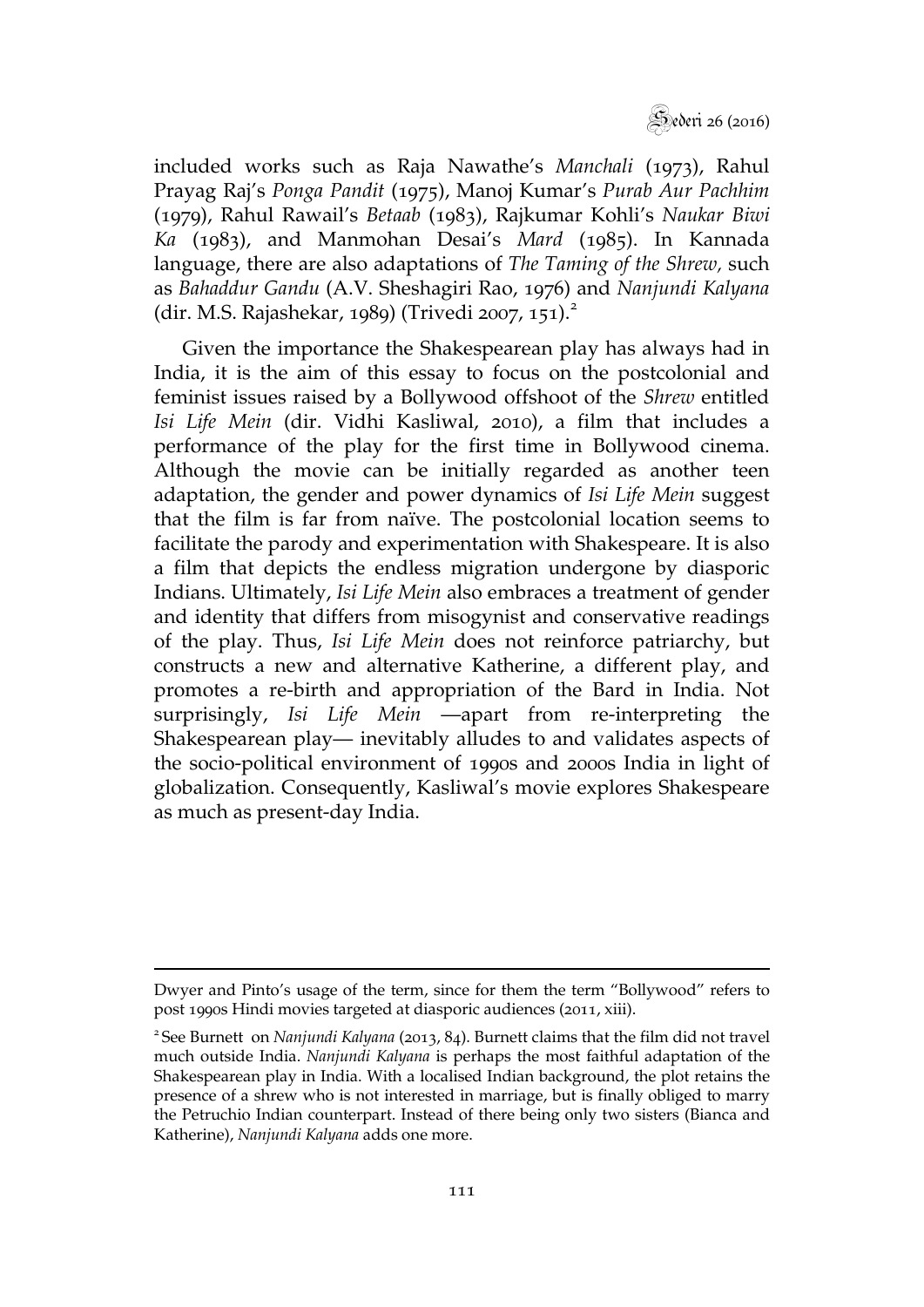## **Postcolonial Shakespeare**

*Isi Life Mein* is a Bollywood movie that incorporates the Shakespearean teen movie with the play-within-the-film. Set in a high school that the main female character called Rajnandani Khandelwal ("RJ") attends —without her father's awareness— *Isi Life Mein* follows in the footsteps of the "late 1990s films" that "offered teen-based versions" (Davis 2006, 52) of Shakespeare's plays, such as *Never Been Kissed* (1999) —based on *As You Like It*— *10 Things I Hate About You* (1999) —a rewriting of *The Taming of the Shrew—* and a basketball-based *Othello* entitled simply *O* (2001)*.* The film also emerges as the first Bollywood film that introduces *The Taming of the Shrew* as a play within the film, rather than as a mere intertext. In spite of the fact that in the 1970s and 1980s the formula of the *Shrew* played a crucial role in Bollywood cinema in movies like Rahul Prayag Raj's *Ponga Pandit* (1975), Manoj Kumar's *Purab Aur Pacchim* (1979), or Rahul Rawail's *Betaab* (1983), the plot was never acknowledged. The use of the play-within-the-film genre allows an understanding of *Isi Life Mein* in postcolonial terms. Kasliwal's film takes part in the popular tradition of including this genre in Indian Shakespearean adaptations (Burt 2011, 73). Instances include *Shakespeare Wallah* (dir. James Ivory, 1965), *In Othello* (dir. Roysten Abel, 2003), which include renditions of *Othello*, and *1942: A Love Story* (dir. Vidhu Vinod Chopra, 1996), which inserts a performance of *Romeo and Juliet.* Common to all of them is the lack of success or even the impossibility of performing the Shakespearean plays, as if Shakespeare was still the epitome of colonialism and, thus, incapable of succeeding among the audience.

*Isi Life Mein* grounds its particular negotiation with the colonial period via education. RJ has to move from her village to Mumbai, where she must register for extracurricular lessons and decides to enrol in a drama company, directed by the male protagonist Vivaan. Apart from being studied as part of the curriculum, Shakespeare is even embraced by the theatrical group when having to choose a playwright and a play for an Intercollege national competition. During colonization, English literature in general —and Shakespeare in particular— became a very useful tool —and even an ally— of colonial administrators to control the colonized subjects. Indian colleges were "devoted to the study of the Western humanities" (Kapadia 2001, 107), and Shakespeare was the long-time favourite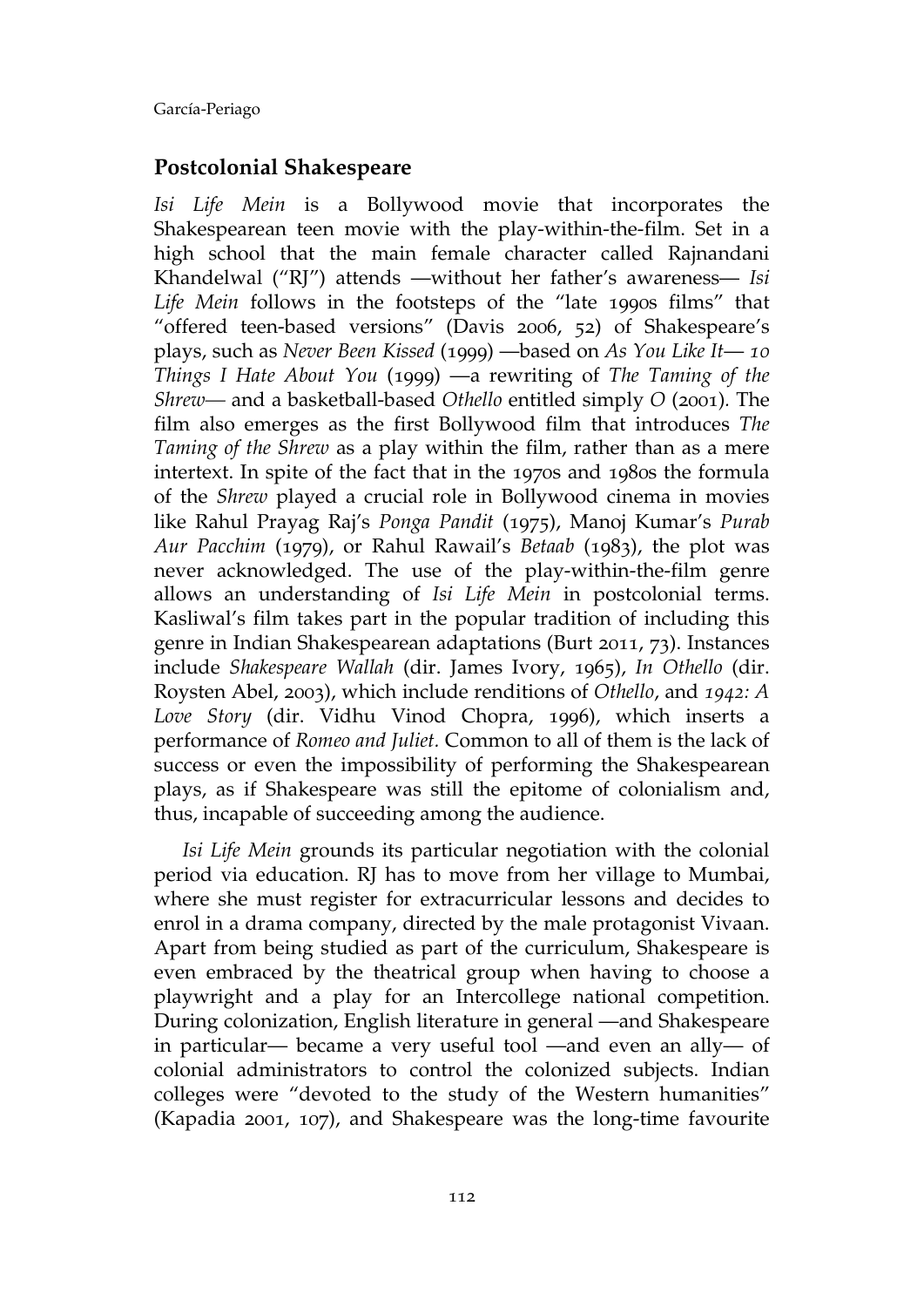

author. His plays were suited to privilege the colonizers' culture "among the English expatriates as well as the elite Indians" (Singh 1989, 449), since the aim was to produce citizens who were "Indian in blood and colour but English in tastes, in opinion, in morals and intellect" (Macaulay qtd. in Cutts 1953, 839). Despite this colonial background, the Indian members of the drama company know that they have to move away from colonial readings of the play and put their stamp on a new interpretation of Shakespeare. They are aware of the fact that they have to negotiate —or rather, renegotiate— with the Bard to challenge the British Empire.

The scene of the choice of play reveals the web of discourses regarding Shakespeare in postcolonial India. Vivaan's desire to perform a Shakespearean play emerges as the best solution from the beginning, which hints at his knowledge of the Bard. Several Shakespearean plays are contemplated, among them *Romeo and Juliet*, *Julius Caesar*, *A Midsummer Night's Dream*, *A Comedy of Errors* or *As You Like It*. Curiously enough, Vivaan alludes to *The Taming of the Shrew*, which makes the audience wonder about the necessity to go back to a play that seems to reinforce and reiterate patriarchy. The reaction of the members of the drama school company when Vivaan mentions the play manifests the status of Shakespeare in Bollywood cinema, for nobody seems to have encountered *The Taming of the Shrew* before. Although the Shakespearean influence had been consistent and ongoing, it was not frequently acknowledged. As Poonam Trivedi claims, the bond between Shakespeare and Bollywood is characterized by "an unnoticed and unacknowledged presence —a unique appropriation, intertextuality and absorption of Shakespeare in the Indian film" (2007, 48). In spite of the fact that the drama students may have watched films inspired by Shakespeare's *Taming of the Shrew*, such as *Betaab* (dir. Rahul Rawail, 1983), they certainly did not know the original source text, as their reactions suggest.

*Isi Life Mein* highlights the need to rework a play with such a troublesome content, and offer a parody of Shakespeare. In the making of the film documentary, apart from suggesting the necessary erasure of the misogynistic ending of the play, Vivaan equally utters a very interesting sentence: "No offence, Mr.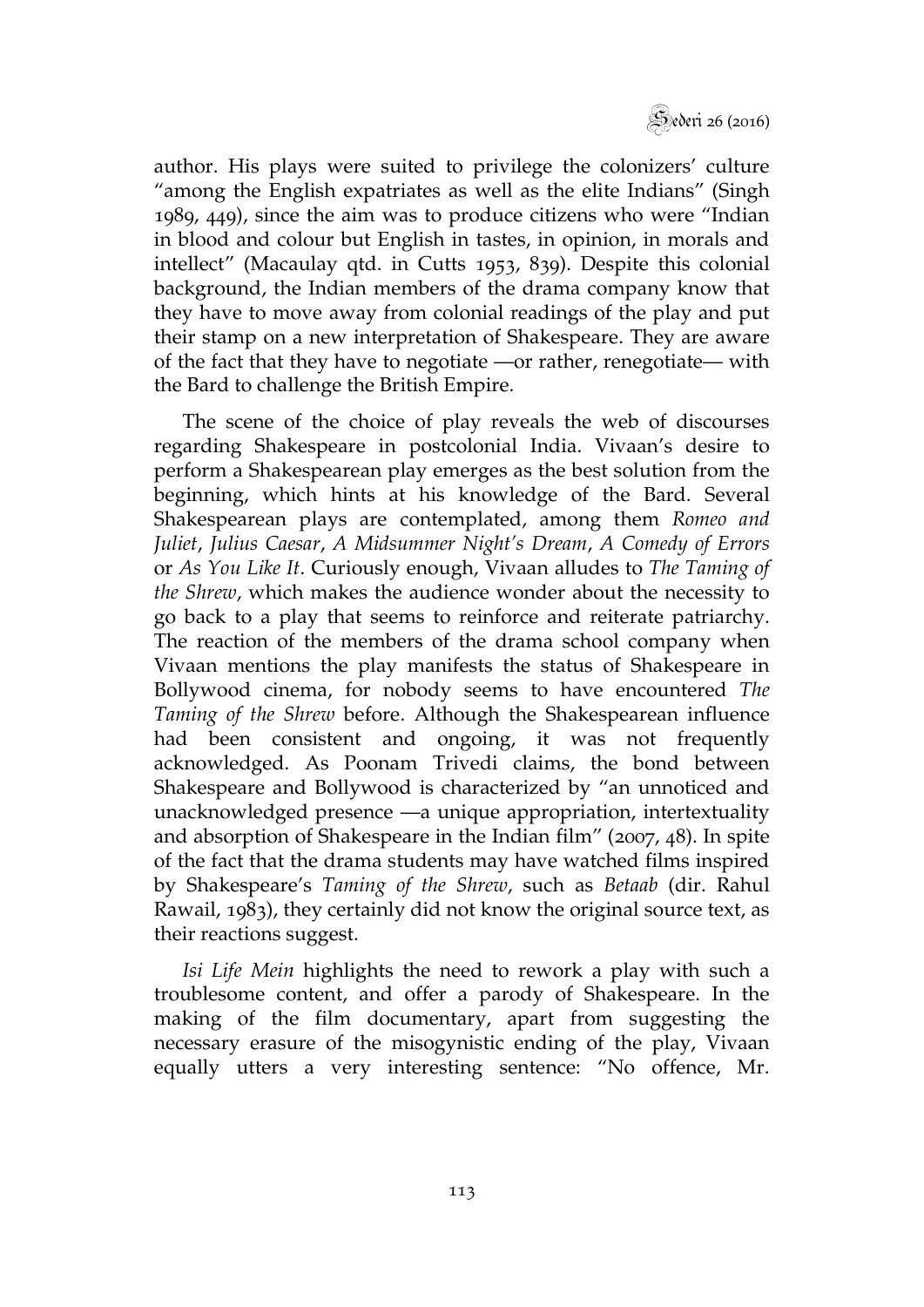$\overline{a}$ 

Shakespeare, but we will do it our own way."<sup>3</sup> Such an assertion involves complicated strands which veer towards a postcolonial project. In spite of performing a play of the Western canon, Vivan highlights experimentation, reinterpretation and, obviously, postcolonial mimicry. For Homi K. Bhabha, the colonised being imitates and emulates the colonizer and becomes similar, but still preserves his "otherness" (1994, 122). Articulated as both "resemblance and menace," (Bhabha 1994, 122) mimicry is frequently political. In the case of the drama company, they do not activate colonial mimicry, but postcolonial camouflage. Although they use a Western play, they reinterpret it in the postcolonial period. It is the first time that *The Taming of the Shrew* is acknowledged and performed in Bollywood cinema, and the play appears as the ideal focus for experimentation. In fact, the Shakespearean play is entitled *The Taming of the Shrew (Reborn)* in *Isi Life Mein*. The title evidences a desire for change, and also proclaims a new conception of the Shakespearean play, and even of Shakespeare in general in Bollywood cinema and present-day India.

The use of language for the performance of the play-within-thefilm equally becomes an issue to discuss among the members of the drama company. Interestingly, they all agree that English should not be the language to employ, but Hinglish —a combination of English and Hindi. Given that Shakespearean plays were performed in English during the colonial period for the Indian *bhadralok* —elite Indians— and the English diaspora, Shakespeare needs to be completely deprived of "its English habitus" (Appadurai 1996, 113) in *Isi Life Mein* to resist and circumvent the former colonial and imperial oppressions. The decision to embrace *The Taming of the Shrew* in Hinglish is in tune with the desire to experiment with the Shakespearean text. The hybridity of the language alludes to the hybridity of the play-within-the-film in which the Western canon needs to be "Indianised," and even to the hybridity of the members of the drama company, who easily intermingle Western and Eastern traits. But performing *The Taming of the Shrew* in Hinglish also has to be understood in the context of the globalization of Bollywood

<sup>&</sup>lt;sup>3</sup> The close-up of Vivaan winking at the audience while uttering this sentence immediately reminds us of *Angoor* (dir. Gulzar, 1982) —based on *The Comedy of Errors —* in which an image of Shakespeare also winks at the audience as if approving of the parody the film makes of the Shakespearean play.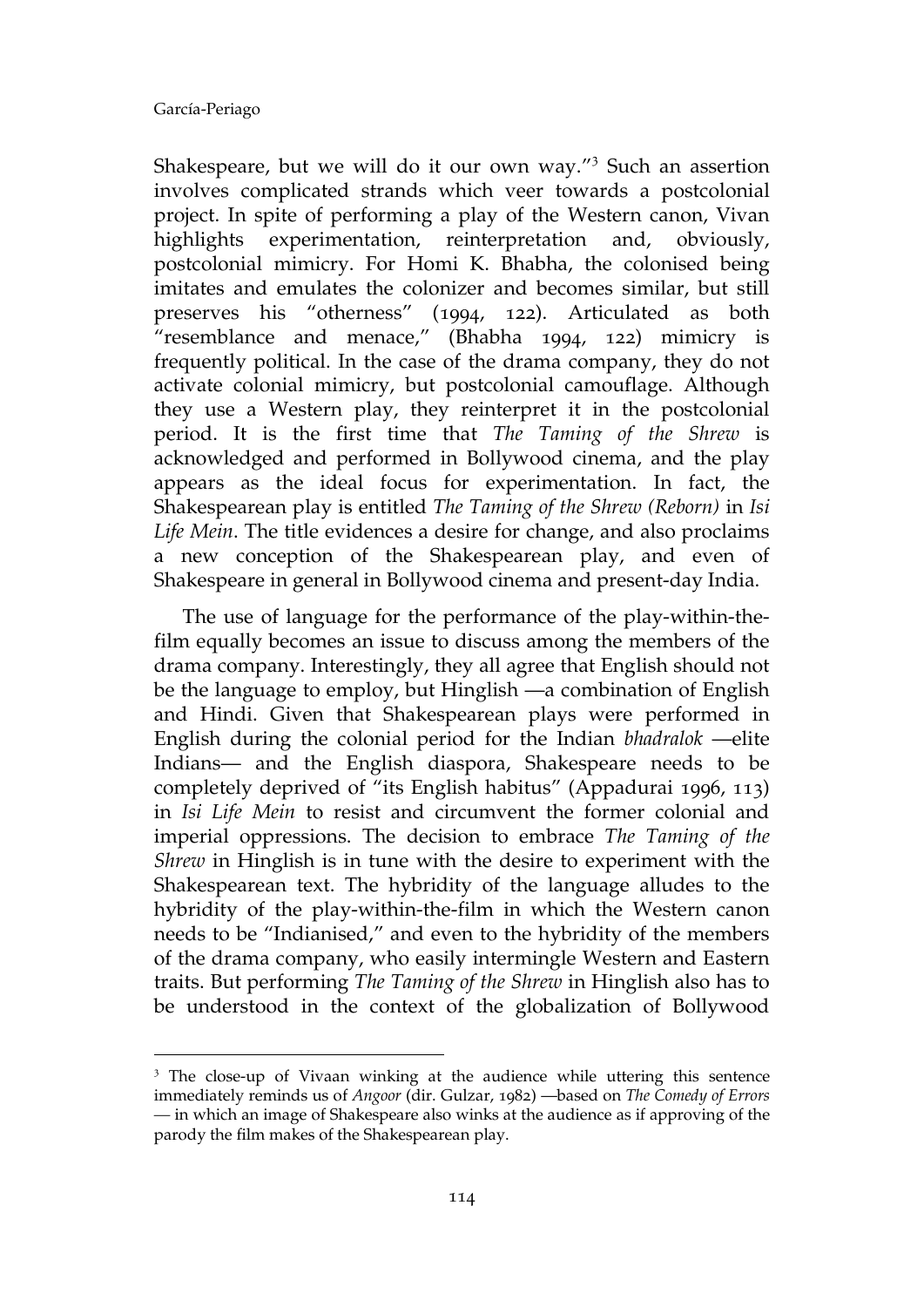

cinema. In the words of Daya Kishan Thussu, "chasing crossover audiences has led to the advent of a new kind of cinema, a hybrid cultural product that fuses the language of Hollywood with the accent, slang, and emotions of India" (Thussu 2008, 107). Consequently, current Bollywood movies mix the two languages to target diasporic audiences, Non-Resident Indians.

The engagements with *The Taming of the Shrew* in *Isi Life Mein*  manifest instances of hybridity; the film fuses Indian and Western rewritings of the play. Close-ups of different editions of the Shakespearean play abound. The camera zooms into the famous film adaptation of *The Taming of the Shrew* with Elizabeth Taylor and Richard Burton (dir. Franco Zeffirelli, 1967), suggesting the possibility that this adaptation may become one of the source texts the drama company is going to use to prepare for the rehearsals. But there are more engagements with the *Shrew* apart from the Burton and Taylor version. Some of these screen versions are the Hindi movies *Aan* (dir. Mehboob Khan, 1953) and *Betaab* (dir. Rahul Rawail, 1983) —loosely based on the Shakespearean text— and Western adaptations, namely *10 Things I Hate about You* (dir. Gil Junger, 1999). In tracing the interaction with diasporic clienteles, *Isi Life Mein* reveals itself as part of a "mediascape" (Appadurai 1996, 18) that provides a complex and hybrid repertoire of images for "imagined communities."

This rewriting of *The Taming of the Shrew* is consciously "shaped by a concern with diaspora" (Appadurai 1996, 18) and deterritorialization. The film prioritizes migration, which is one of the concerns in present-day postcolonial India. In this sense, the movie takes part in the *genre* of diasporic Indian films started by *Dilwale Dulhania Le Jayenge* (dir. Aditya Chopra, 1995) or *Kuch Kuch Hota Hai* (dir. Karan Johar, 1995). In the 1990s, there was a clear reorientation of government policy towards a diasporic market. "The increasing media presence of South Asians in the West" and "Indian's growing significance as a global economic power" (Dwyer 2014, 409) shifted the focus and themes in Indian films, to the extent that the NRI —Non-Resident Indian— was either implicitly or explicitly present on the Indian screen, or even in Western movies made by diasporic filmmakers, such as Mira Nair, Gurinder Chadha or Deepa Mehta. This change of paradigm affected the representation and portrait of the West, which no longer appeared as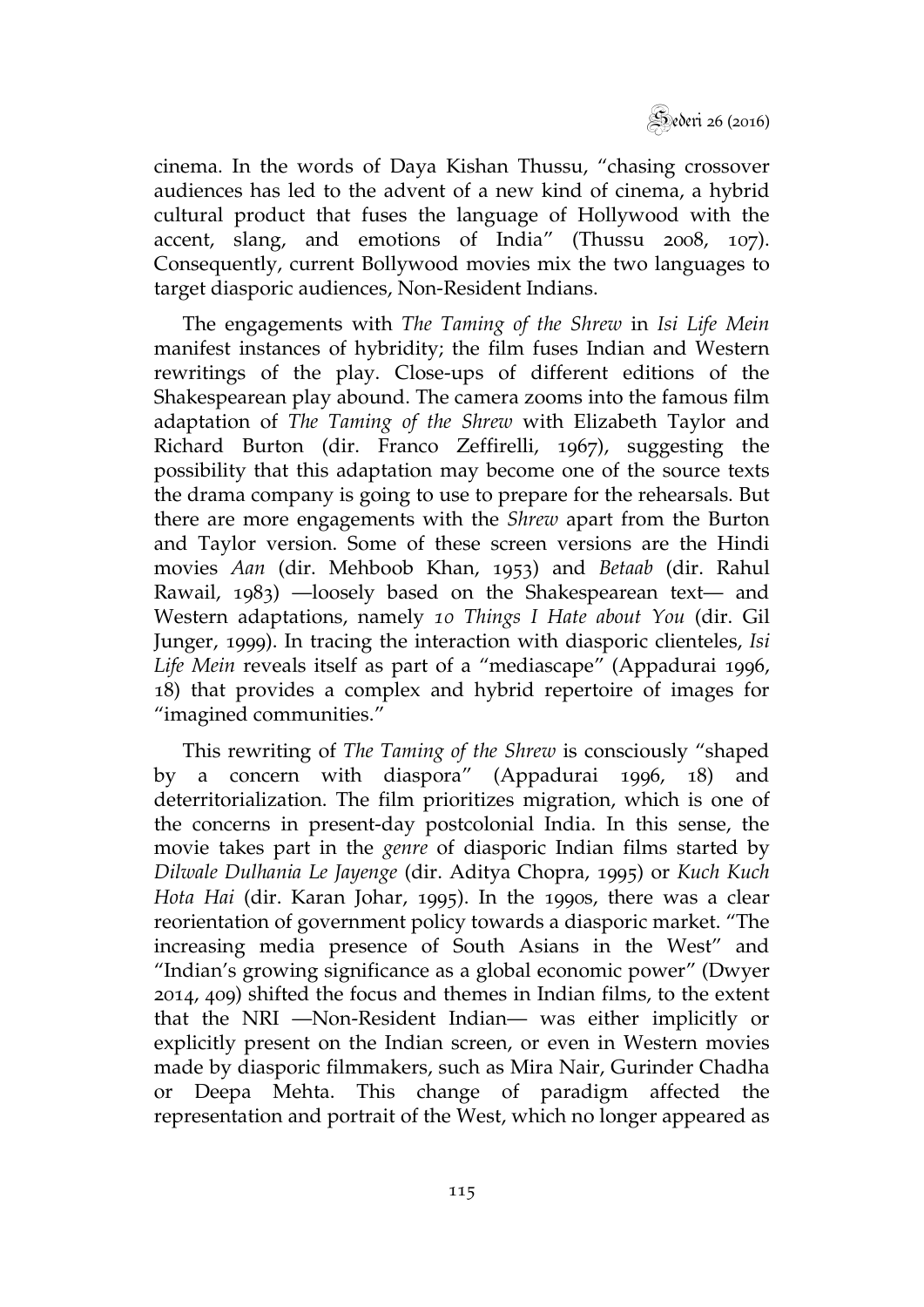a material and corrupt place, but was depicted as a place where local and global traits were fused, and where the local still played a crucial role. In *Isi Life Mein*, when the rehearsals have finished and the performance of the play is soon to come, RJ has to endure a forced mobility to her hometown. There is a quadruple mobility in *Isi Life Mein*, from Ajmer, in the state of Rajasthan, to Mumbai, from Mumbai to Ajmer, back again to Mumbai and, then, to New York. The day on which RJ is transformed and "Westernised" —she wears a short red dress, fashionable hairdo and glittering earrings— she goes to her aunt's house with her friends and encounters her father, who did not even know that his daughter was studying in Mumbai, and thought she was taking cooking lessons to prepare for her imminent arranged marriage. RJ has no choice but to obey her father and return to her hometown. The rural setting provides a wide range of traditions and customs, which localize the Bollywood movie; the village is the location where "Indianisation" plays a pivotal role. For RJ, her hometown entails lack of independence since she has to face an arranged marriage there. The village simultaneously suggests the clash between Indian and Western values and clothes, and argues for the necessity to transcend the classical negative stereotype about the West as a sinful place. It is in the village that RJ's father is helped by the members of the drama company, and changes his view of "Westernisation." They all return to Mumbai to perform the play and RJ will finally leave for New York, becoming a diasporic being herself. Migration is then one of the thematic conventions of *Isi Life Mein*. Consequently, this rewriting of *The Taming of the Shrew* not only talks about Shakespeare, but is also concerned with the demands and issues of postcolonial India.

The performance of *The Taming of the Shrew* takes place at the end of the movie, and has to be understood as a hybrid product. It manages to establish bonds between RJ and Vivaan's families, and between the Western and Eastern interpretation of Shakespeare. At the beginning, the performance uses a very clear Elizabethan *décor*  and wardrobe, but the play is performed in Hinglish. The camera constantly mixes medium shots of the audience with close ups of the central couple to highlight the funny and comic tone of *The Taming of the Shrew*. The Indian Petruchio and Kate intermingle text with music, following in the footsteps of the film *Kiss Me Kate* (dir. George Sidney, 1953), based on Cole Porter's musical. Just like in *Kiss Me Kate* the protagonists are lovers, so are RJ and Vivaan. In fact, when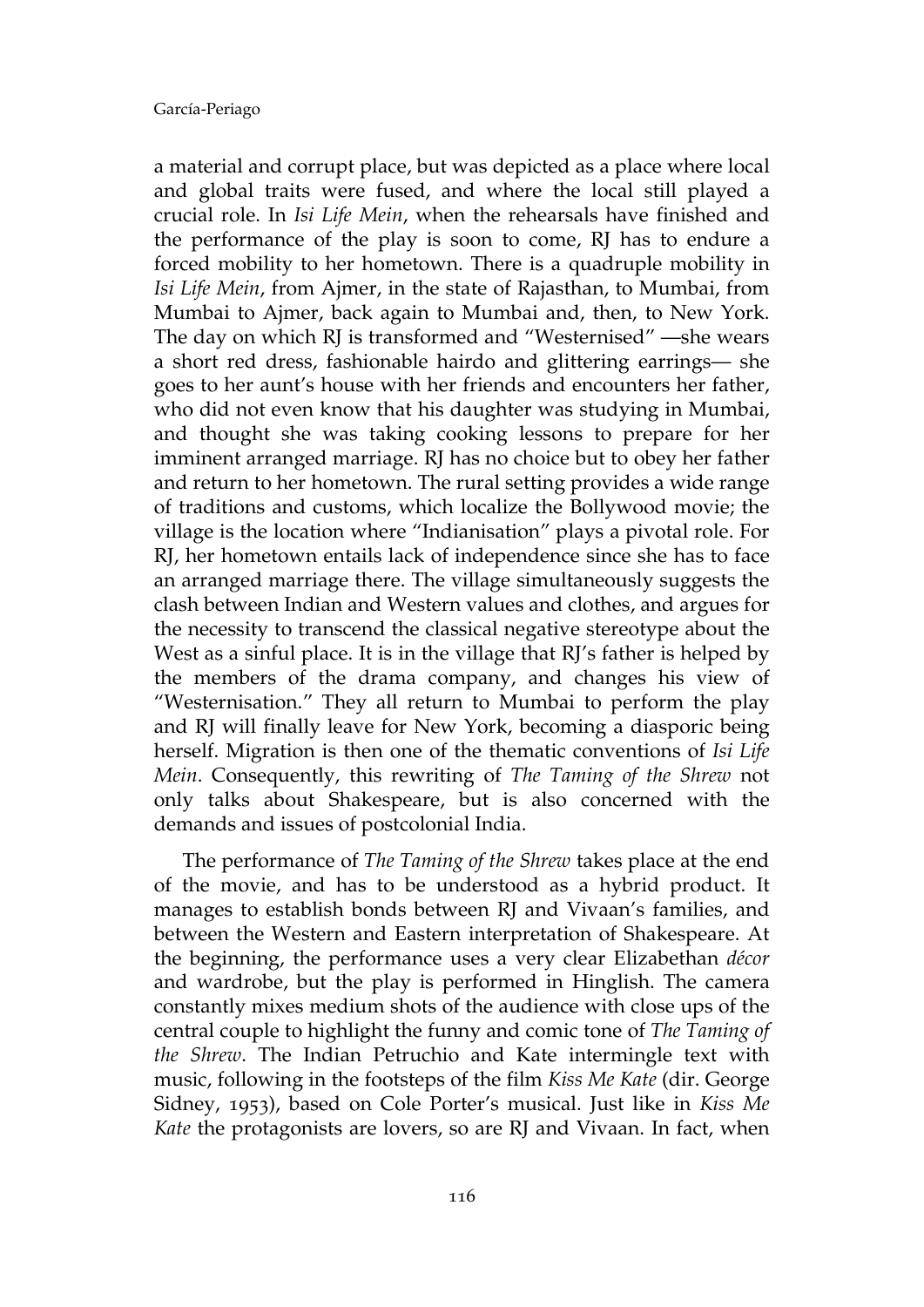

Kate asks Petruchio why he tells her such beautiful words like sweet and lovely wife, he then says that he loves her. In saying so, the rebirth of Kate commences. The onscreen couple fuses with the onstage characters, and *The Taming of the Shrew* is transformed into a love story, which was certainly the subtext of *Isi Life Mein* before. The film departs from the Shakespearean play considerably. The unequal and misogynistic ending of *The Taming of the Shrew* gives way to a companionate marriage based on equality. But the playwithin-the-film does not simply show a progressive interpretation of the *Shrew;* it also reinterprets the play in a new genre, blending the Western flavour with a Bollywood touch. In a classical Bollywood love song with lip sync, glamorous and shifting outfits, lavish production and endless close-ups, the couple declares their love. As in typical Bollywood movies, they do not kiss on the lips when the song ends. The song has the purpose of providing an additional commentary on the story, and gives the audience the information that Kate is reborn because she is in love. Kate and Petruchio depart and give way to the typical love story with a happy ending à la Bollywood. But the re-birth of Kate and RJ cannot simply be understood in connection with her requited love for Petruchio/Vivaan, as the song suggests. RJ is equally reborn as an independent woman, no longer obedient, but with self-esteem, and a new identity, and showing her love for Vivaan in front of the whole audience. The Shakespearean play is also reborn in a different country with a different aesthetics, in which the song and dance interlude is more prominent. Thus, the method of appropriating Shakespeare in India is dominated by parody, experimentation and, above all, "Bollywoodisation."

The performance of the Shakespearean play also paves the way for more mobility. The song and dance interludes inserted in *The Taming of the Shrew (Reborn)* establish RJ's skills and talent for choreography, and she is finally sent to New York in order to continue developing her natural talent. *Isi Life Mein* closes with an interesting scene at the airport in which RI is seen off by her relatives and husband to be Vivaan. The film then constantly foregrounds migration and displacement. The "foreignness" of Shakespeare in India has to be associated with the "foreignness" and displacement of RJ in Mumbai and, then, in the West. The Shakespearean text provides a means of exploring the characters' interaction with the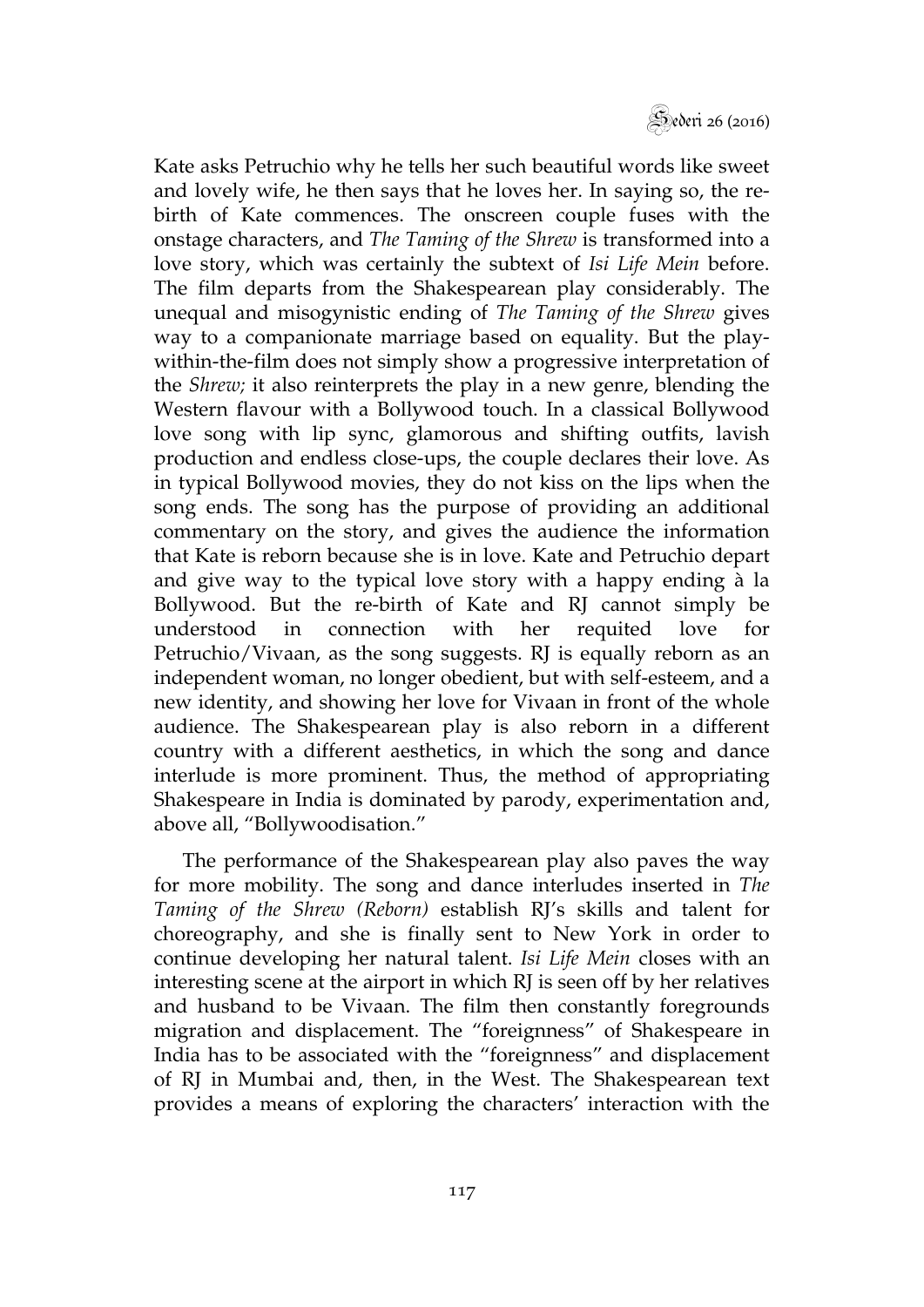West, but also offers a frame for a re-interpretation and "Bollywoodisation."

## **Feminism**

*The Taming of the Shrew* presents a problematic gender politics. According to Ann Thompson, it is a problem play for the majority of today's Western societies (2003, 41). The infamous speech at the end of the play in which "the supposedly tamed shrew, Katherine, announces her subservience to her husband, Petruchio" (McLennan 2014, 2) can be considered an enforcement of patriarchy, since Kate ends up as a silent, obedient woman endorsing an abusive husband. But the ambiguous ending is capable of multiple interpretations. Margaret Jane Kidnie (2006) has distinguished three main readings posed by Katherine's final speech. The first strand emphasizes the irony of the speech. Kate's notorious final speech celebrating female submissiveness would then be read as Kate's flamboyant act of outwitting Petruchio. The second line highlights how Kate is beaten down by Petruchio's terrible methods. The third line is more positive and sheds light upon Katherine's desire for a mutually fulfilling marriage in which theatricality should be taken into account (Burns 1986; Daniell 2002). Whether Kate is understood to be tamed or not, the dynamics of female conformity and circumscription of woman's place in the play may account for the endless reinterpretation.

Curiously enough, contrary to what might be expected, the trajectory of *The Taming of the Shrew* on screen is not so promising as far as gender dynamics are concerned.<sup>4</sup> Although it is certainly true that the transformation across media brings new perspectives to the play, the critical interpretations are still highly conservative. Barbara Hodgdon for instance cannot be more pessimistic concerning the rewritings of the Shrew, which constantly "make and remake new patriarchies and new cultural myths with which to negotiate her use" (1992, 543). The first Shakespeare talkie with Mary Pickford and Douglas Fairbanks "exploits the fame of the central couple" and "self-consciously juxtaposes the visual with the verbal, the silent film with the talkie" (Cartmell 2010, 137). The movie undermined  $\overline{a}$ 

<sup>4</sup> *The Taming of the Shrew* has recently been studied in other cinematic cultures such as the Egyptian one which does not deny, but promotes and reinstates male supremacy and patriarchy. See for instance Khoury (2010).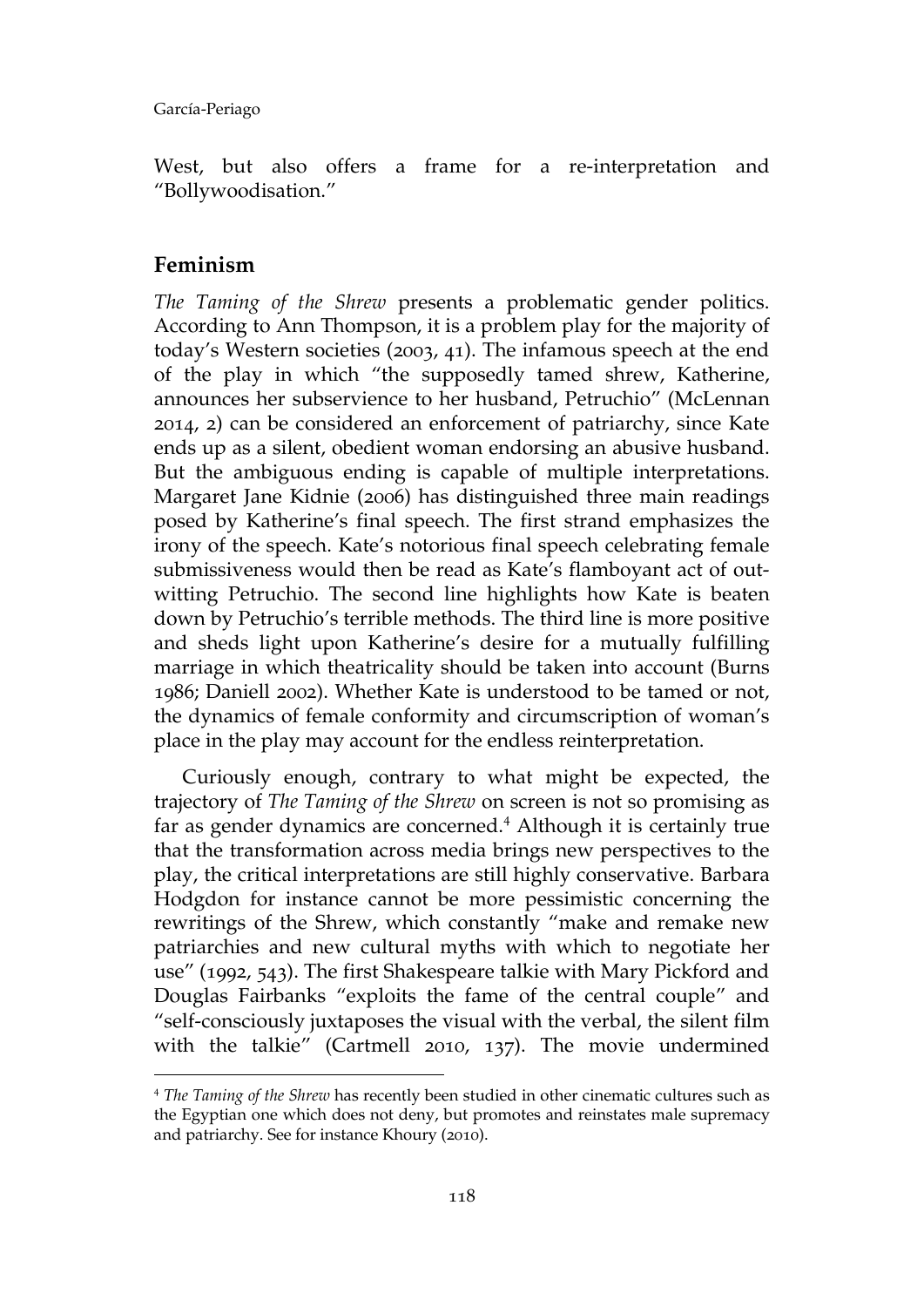

Pickford's confidence on and off screen to the extent of turning her into a spitting little kitten instead of a forceful tiger-cat.<sup>5</sup> For Barbara Hodgdon and Diana Henderson, the cruel treatment on the part of Fairbanks towards his wife —known as America's sweetheart at the time— ruined Pickford's confidence and turned Fairbanks into an onscreen and off-screen Petruchio. Franco Zeffirelli's 1966 *Shrew*  equally functions as a vehicle for the star couple Elizabeth Taylor and Richard Burton. As Hodgdon claims, Burton overpowers Taylor, just as Fairbanks overpowered Pickford. The 1966 *Shrew* finishes with Taylor uttering the well-known misogynistic speech confirming her wifely duty and fidelity to her husband. The endless problems Taylor had had in her marriage to Burton as well as their impossibility of having children have been regarded as the main causes for her to make such a pledge at the end. Like Taylor's movie, Zeffirelli's *Shrew* also highlights male dominance and superiority, instead of challenging this view. Equally troubling for Hodgdon would be the *Moonlighting* episode based on *The Taming of the Shrew*  entitled "The Big Finale." In spite of the apparently feminist ideas, the episode is also problematic reinserting the text into a patriarchal society. Most of the criticism on *10 Things I Hate about You* revolves around the conservatism promoted by the movie, very much attuned to the play. According to Pittman, the movie does not renovate "Shakespeare's play with updated and enlightened notions of self and gender," but "silences questions on both topics and assigns agency in the most traditional of ways" (2004, 148). Only Rachel McLennan (2014) regards *10 Things I Hate about You* as a progressive derivative in which Kate does not relinquish her identity and does not conform to a patriarchal society. The well-known poem at the end of the film, which stands for the famous speech of the play, is interpreted by McLennan as a challenge on the part of Kate. Interestingly, *Isi Life Mein* explicitly challenges the typical interpretations of the play.

The film potentially offers a window onto the Shakespearean play and Indian society. At first sight, comparisons between Kate and RJ seem to be out of place. RJ is obedient, calm, and naïve whereas Kate is impulsive, and not at all vulnerable. However, the analysis of RJ in

 $\overline{a}$ 

<sup>&</sup>lt;sup>5</sup> In contrast, Russell Jackson (1994) argued that Mary Pickford's wink to Bianca at the final speech became a powerful gesture that empowered Katherine while Petruchio was the one duped.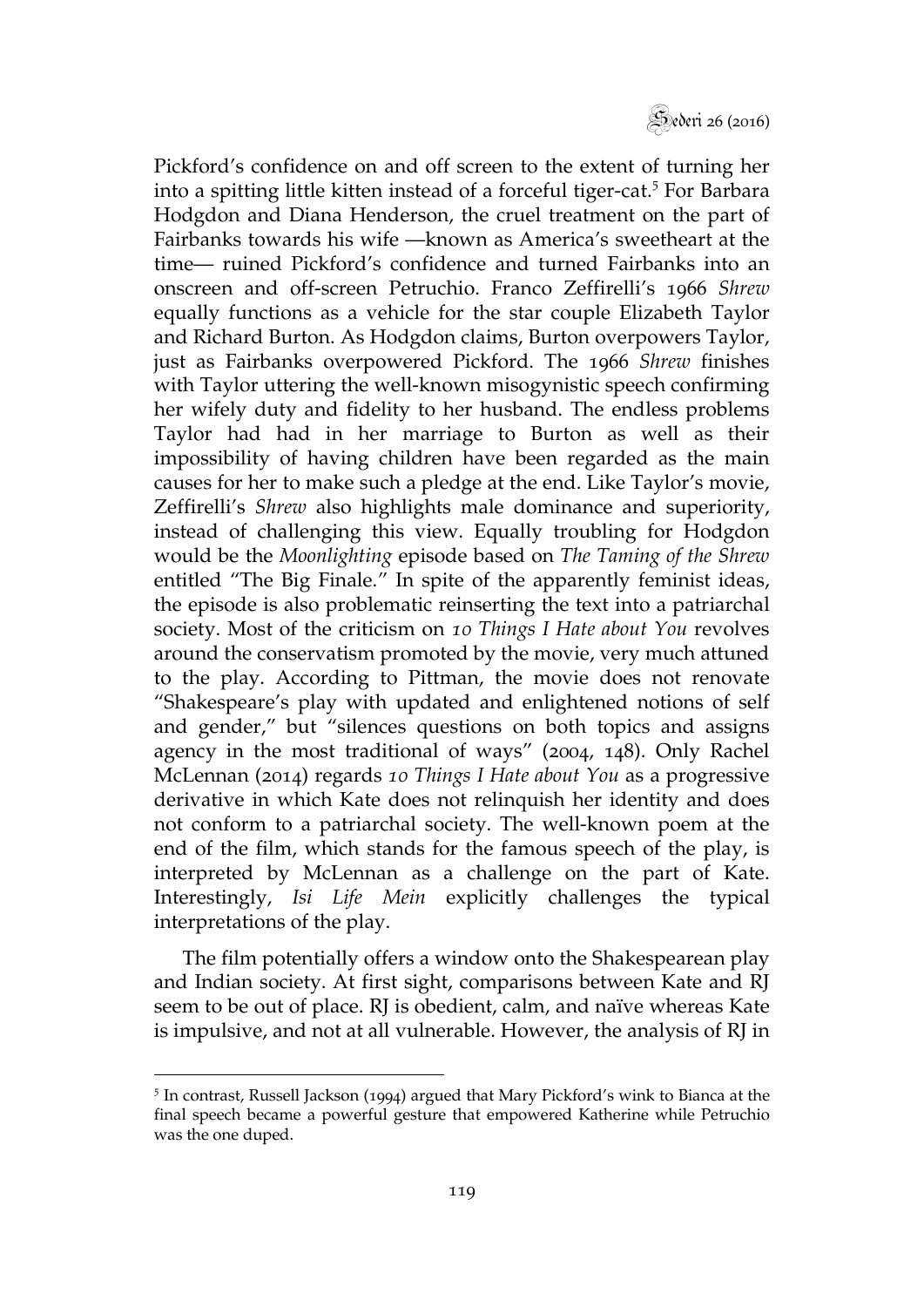depth reveals several nuances in her character/personality that may be overlooked at first. The first sequence of the film confirms RJ is far from submissive. After school, she has fun with a friend and does not do what she is supposed to do. Besides, instead of remaining at home to prepare her dowry and get ready for her subsequent marriage, she decides to go to college to continue with her studies. As may be imagined, this information has to be hidden from her father, who thinks RJ is going to Mumbai to receive cooking lessons. Nonetheless, it is Mumbai that becomes a vehicle for the "Westernization" and liberation of the heroine. In Bollywood cinema, "bad" equates to "individualism and hedonism, concepts often conveyed symbolically by association with Western decadence: smoking, drinking, dancing in nightclubs and falling in and out of love quickly" (Sharma and Savery 2014, 154). The character of the vamp —the unruly woman on the Indian screen— was associated with frivolousness, Westernization and disobedience to the parents.<sup>6</sup> However, the growing of the middle class, consumerism and diaspora as the main target audience changed the view of the West as a sinful place, and blurred the boundaries between the heroine and the vamp. The first encounter between father and daughter in Mumbai takes place when RJ is wearing a glamorous, Westernized and revealing outfit, to her father's surprise and disgust. Therefore, RJ's father relates Westernization to the shift in his daughter's behaviour and disobedience, and obliges her to go back to the village where she grew up in order to adopt the traditional customs again. The father aims to "tame" his daughter into the long-held values of the village to marry her to a wealthy suitor, and prosper economically.

 Once in Ajmer, RJ's father embodies a perfect Baptista whose only obsession is to marry RJ to the chosen suitor, who resembles Shakespeare's Petruchio to the letter.<sup>7</sup> The anxiety of RJ's father is due to the pressure fathers have in India to fulfil the duty to marry their daughters well, and satisfy all the demands of the marriage market. Thus, the patriarchal society is highlighted in this context,

 $\overline{a}$ 

<sup>6</sup> This is precisely the case of Preeti in *Purab Aur Pacchim*.

<sup>7</sup> Interestingly, *Isi Life Mein* eliminates completely Bianca's subplot. The filmmaker probably preferred a shrew who was an only child because it would make much more sense in present-day India, where suitors would go for women without siblings to inherit all the property. See for instance Vanita (2007).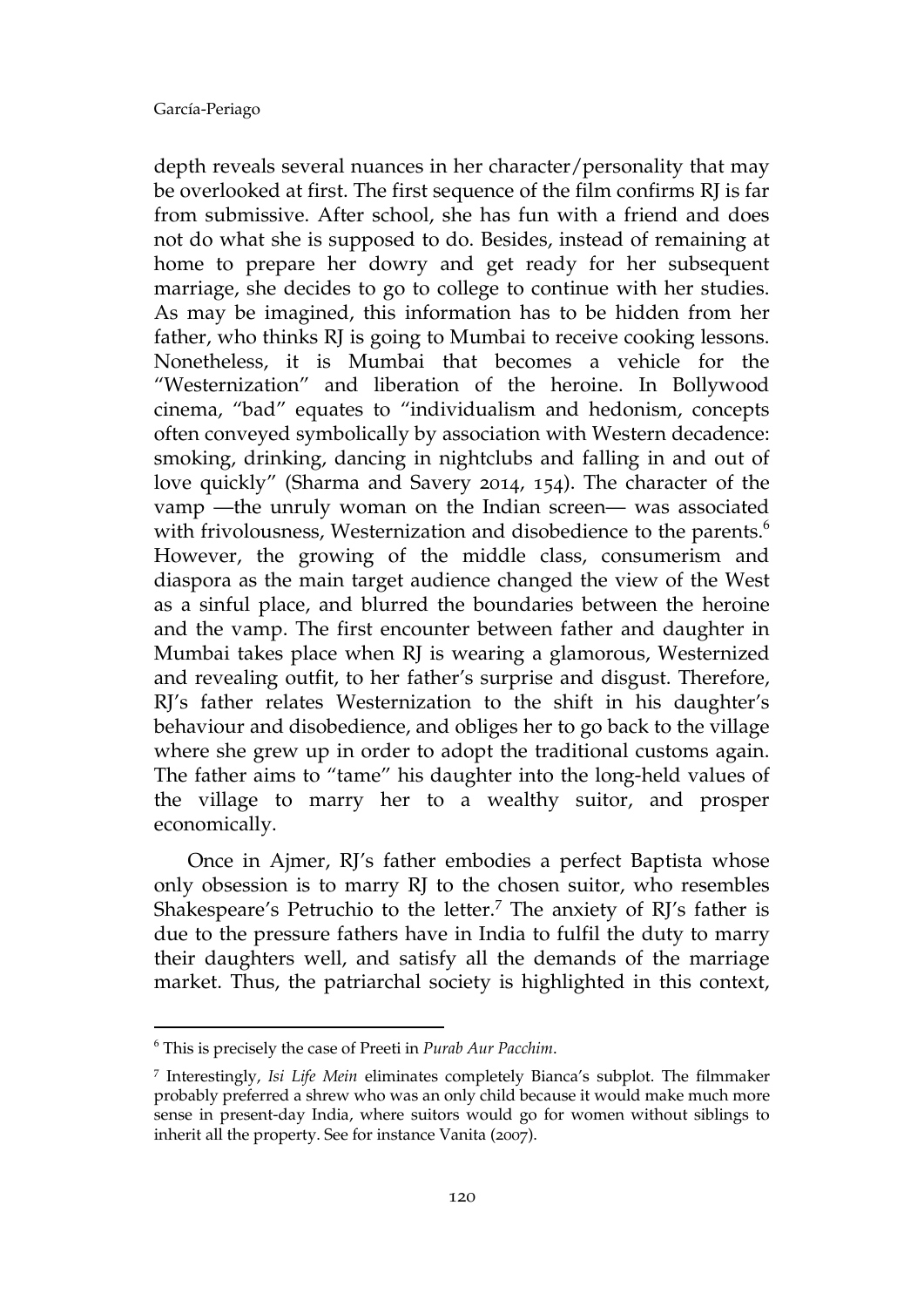

especially through the preparations for the arranged marriage. The Shakespearean play is really well transposed to the Indian setting, and better understood there since dowries and arranged marriages still remain normative. As Ruth Vanita claims, "with the virtual disappearance of dowry and family arranged marriage from the modern West, most Euro-Americans do not have first-hand experience of marriage as a nakedly monetary transaction" (2007, 86). The Ajmer Petruchio asserts his "supremacy" by asking for more money for the dowry. The behaviour of RJ's suitor makes the audience think of Petruchio, since he humiliates RJ and her kin on the wedding day criticizing the wedding arrangements. Given that the amount of money for the dowry is impossible to reach for RJ's family, they are helped by RI's Mumbai friends, who had gone to Ajmer to take RJ back to Mumbai to perform *The Taming of the Shrew (Reborn)* in the Intercollege Drama contest. In this context, RJ's identity is totally destroyed since she has to abide by her father's rules and commands. The would-be husband and father are trying to tame the Westernized RJ to reinsert her into this patriarchal culture.

But this *Shrew* actually challenges Shakespeare's comedy to validate aspects of the changing socio-political environment of 1990s and 2000s India, extremely different from the Nehruvian era in which class battles dominated the screen. *Isi Life Mein* follows in the footsteps of the 1990s' romance films that asserted "the individual's rights against feudal strictures associated with vested familial interests: the authority of the father, the state, and the unwritten rules of endogamy operating within class and community" (Virdi 2003, 181). The "shrew" in *Isi Life Mein* is a complex and sophisticated character, who "tames" other characters. Curiously enough, it is finally RJ's father —the onscreen Baptista— who is finally "tamed." At the moment of giving away his daughter, RJ's father changes his feelings and ideas, and gives preference to his daughter rather than the marriage market. A tiny detail usually overlooked has to do with the presence of a father for the onscreen Petruchio/Vivaan. This is a significant departure from Shakespeare's play, in which the father is not even mentioned. Of course, the film's premise —apart from women's agency and power— is also the restoration of family values. Given the considerable changes in Bollywood cinema promoted by the liberalization of the economy and the growing number of Non-Resident Indians, the figure of the heroine could be Westernized since the West was no longer regarded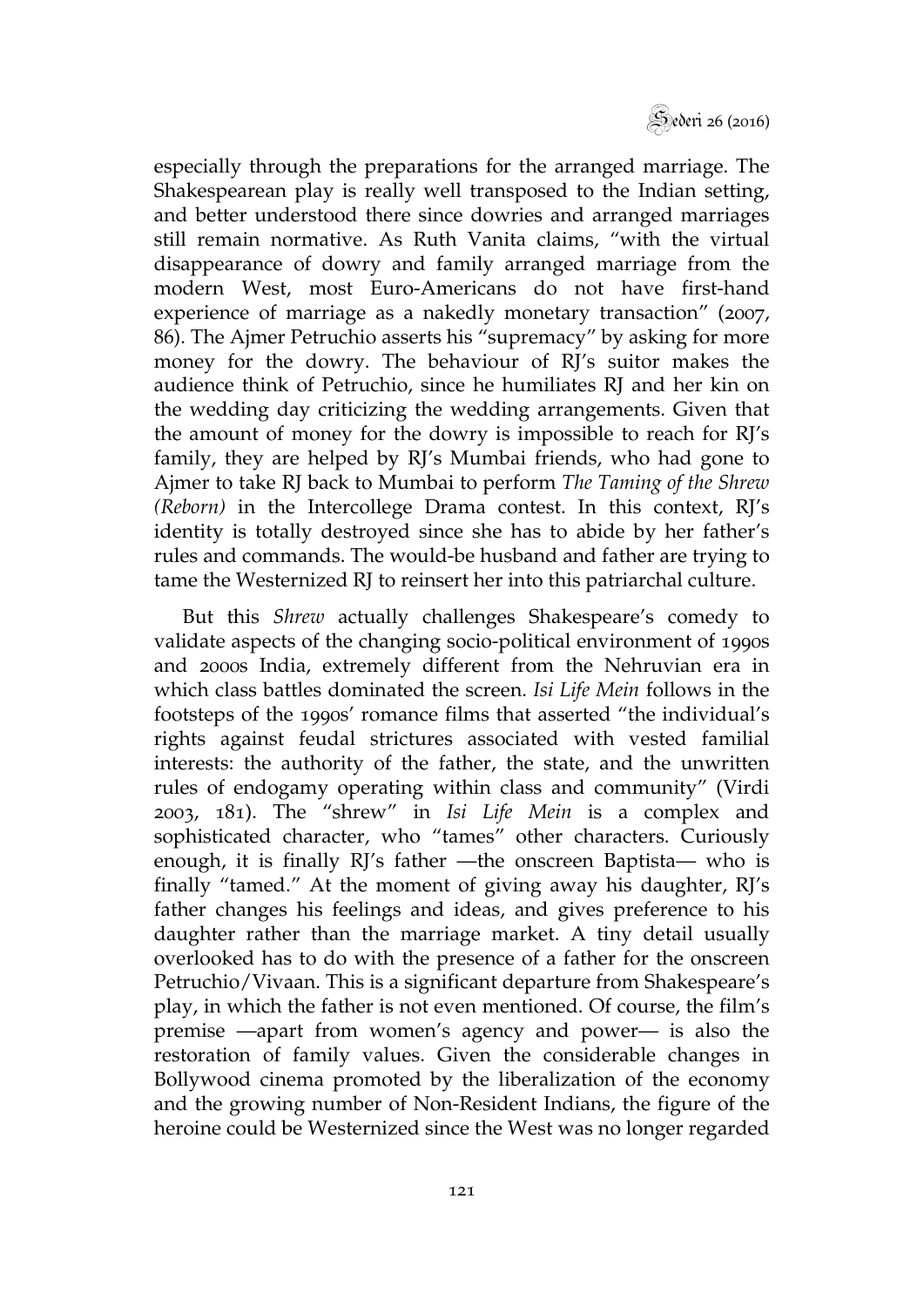as a sinful place, and the parents had to modify their attitude and behaviour. In this sense, *Isi Life Mein* follows in the footsteps of *Dilwale Dulhania Le Jayenge* or *Kabhi Kushi Kabhi Gham*, clearly targeted at diasporic audiences. Like *Dilwale Dulhania Le Jayenge, Isi Life Mein* negotiates with romantic love and family values and manages to preserve both.

Interestingly, *Isi Life Mein* aims to even out the balance of power between men and women. The play-within-the-play in *Isi Life Mein*  pares down considerably Shakespeare's *The Taming of the Shrew*, reducing it to the story that revolves around the main couple Katherine and Petruchio. The tone of the play is comic, and spotlights the moments in which Kate shows her hatred towards men. If *The Taming of the Shrew* is actually known for its lack of dialogue for women, RJ steals the show with her performance shouting, exaggerating her role as Katherine so that the audience cannot stop laughing. Vivaan as the on screen Petruchio also retains the comic aspect of the play combined with another intertext for them, *Kiss Me Kate*. The final wedding-banquet sequence is removed entirely, dismantling the misogynistic reading of the play. The last scene performed by Vivaan and RJ from the play depicts the couple at Petruchio's house in the process of "taming." Curiously enough, there is no taming as such, but a promotion of Katherine's selfesteem on the part of Petruchio. Kasliwal's *Shrew* simply gives the text a gender spin by turning the actors into real life lovers, internalizing the play and rewriting it via their love story. Trying to understand Petruchio, Kate asks him why he uses so many lovely words to address her. He then claims he worries about Katherine's confidence and equally says he loves her. For this *Shrew*'s narrative solution does not come through the endurance of patriarchy but through equality between men and women achieved through love. Vivaan/Petruchio looks forward to making RJ/Katherine see her power. It is worth noting that after the Bollywood song, Vivaan asks RJ to kiss him, and she does not do it; it is as if she did not want to do what she was ordered. The last scene at the airport sheds light on mobility and gender equality. The last shot of the movie is a close-up that zooms into the onscreen Katherine and Petruchio —RJ and Vivaan. Vivaan commands RJ to kiss him uttering the sentence "Kiss me Kate" and then, Kate/RJ holds Petruchio/Vivaan by the shirt and kisses him, as if implying that she is only going to kiss him when and how she desires. Thus, the film attempts a levelling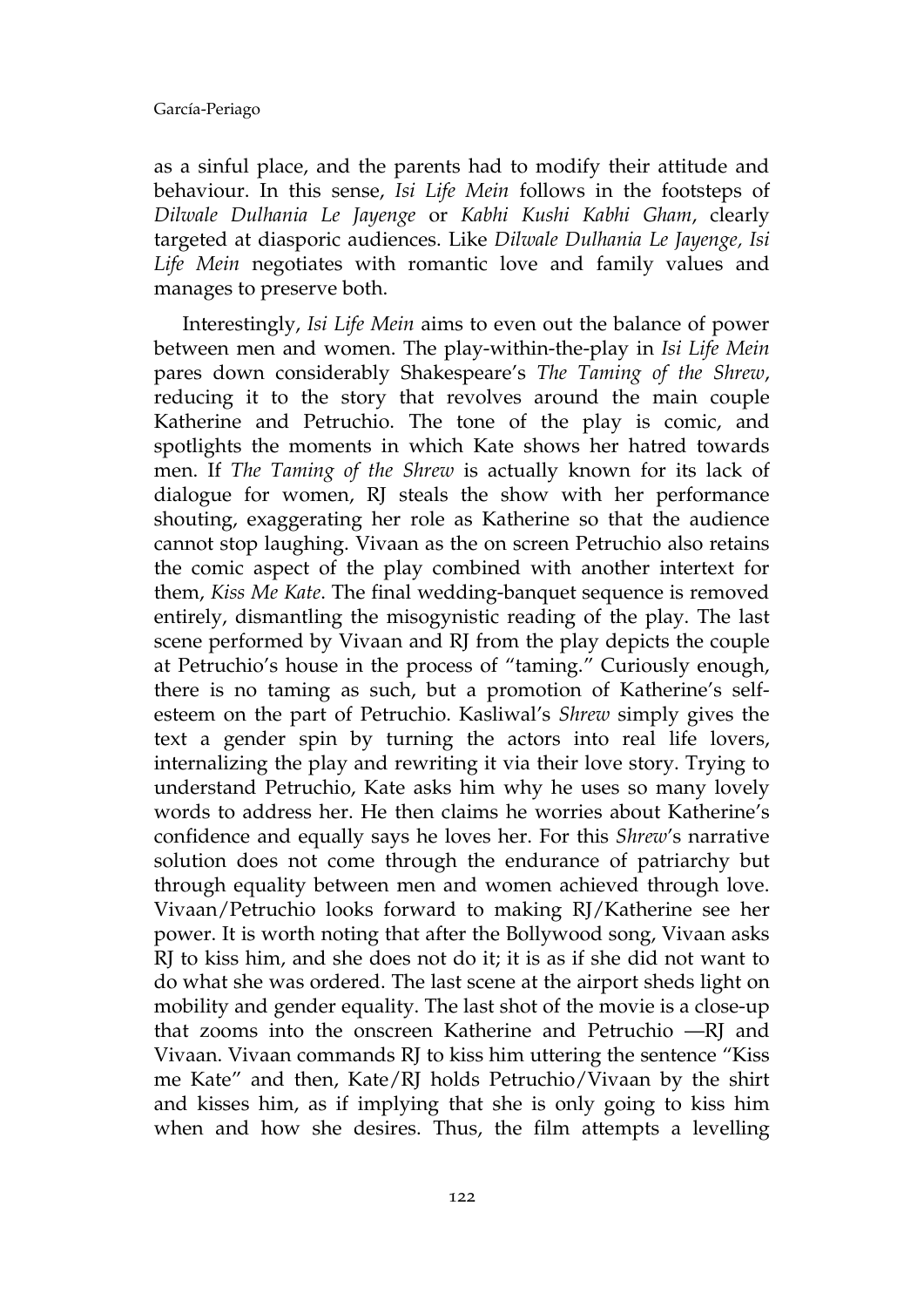between Vivaan and RJ. RJ's vulnerability paves the way for selfesteem and confidence.

## **Conclusion**

*The Taming of the Shrew* becomes a key site of contestation and negotiation in *Isi Life Mein*. On the one hand, this Indian Shrew alludes to the colonial period via the importance of the Bard in the Indian curriculum, but intrinsically thematises a parodic process regarding Shakespeare. The members of the drama company articulate the need to reinterpret *The Taming of the Shrew* in postcolonial India via the use of parody, Hinglish and the "Bollywoodisation" of the play. On the other hand, any tinges of misogyny or gender inequity have been removed in the face of the romance between RJ and Vivaan. This onscreen Katherine becomes more visible and empowered, and the marriage favoured is a "fiftyfifty" one. Simultaneously, *Isi Life Mein* singles out the sociocultural aspects of India, such as transnationalism or diaspora.

It is actually striking that Indian cinema is responsible for probably the first progressive and challenging *Shrew* on screen. The movie attempts to deconstruct images of women on and off screen in Indian society. Indian women are inherently seen as oppressed by their cultural traditions. However, this adaptation emphasizes bourgeois feminism or transnational feminism favoured by movies dealing with diasporic beings or targeted at this audience. The young female Indian filmmaker has the freedom to experiment via Shakespeare and makes radical comments on the profound complexities of the nature of being female in contemporary India. But the film is more than that. If according to Sunaina Maira, the "youth are the locus of deep anxieties about the local, national, and global processes and their impact on the nation" (2013, 39), *Isi Life Mein* deals with diaspora and mobility. The movie becomes a powerful means of reflecting and commenting on current social and political conditions. The film is more than a mere teen movie, for *Isi Life Mein* —via the adaptation of *The Taming of the Shrew*— promotes interesting debates about gender and political issues. Kasliwal's film allows the audience to learn as much about Shakespeare as about India.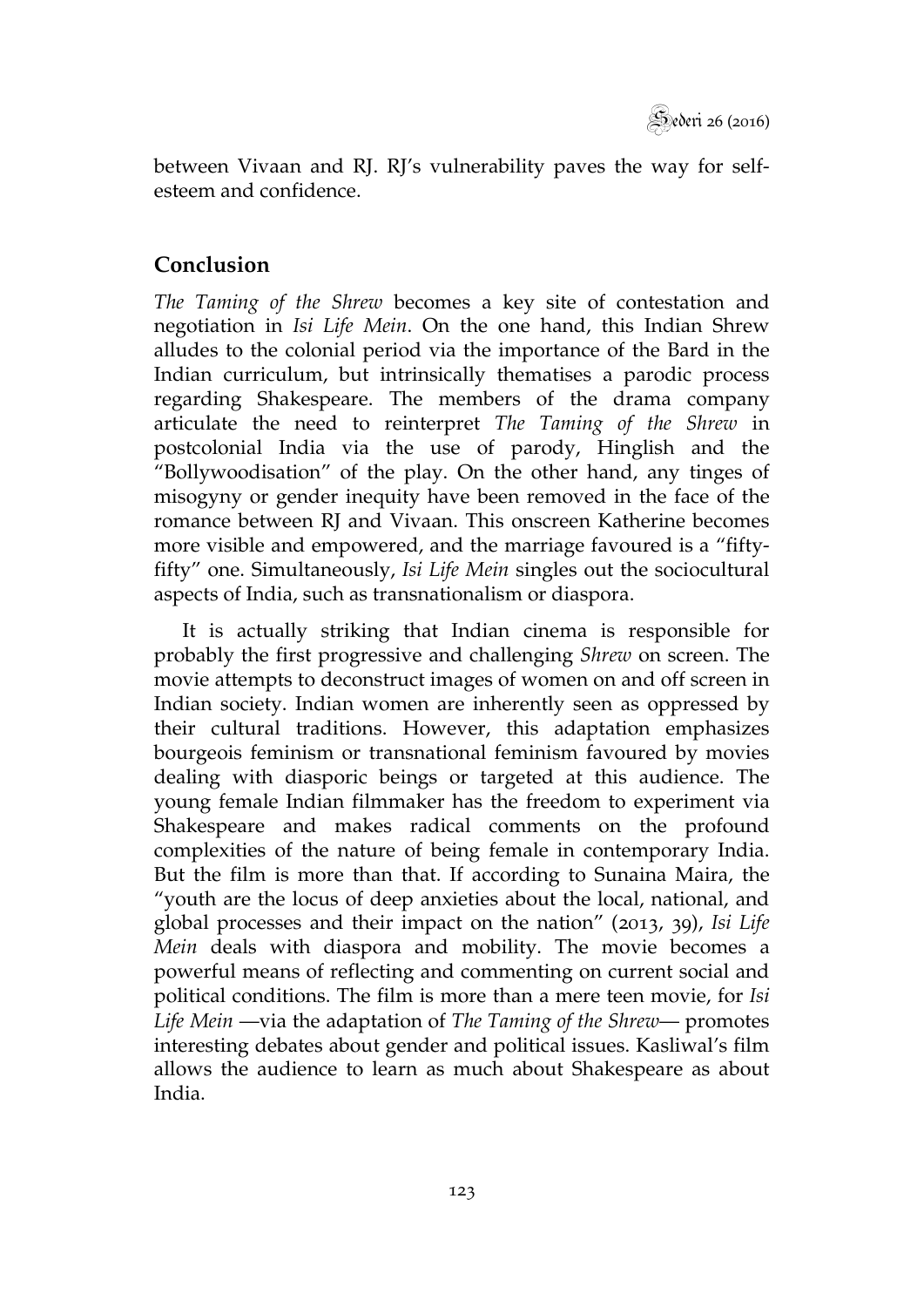#### **References**

- Abel, Roysten, dir. 2003. *In Othello*. Perf. Roysten Abel, Sheeba Chaddha, Adil Hussainand Barry John. ANB Pictures.Film.
- Appadurai, Arjun. 1996. *Modernity At Large: Cultural Dimensions of Globalization.* Minnesota: Minnesota University Press.
- Bhabha, Homi K. 1994. *The Location of Culture*. London and New York: Routledge.
- Burnett, Mark. 2013. *Shakespeare and World Cinema*. Cambridge: Cambridge University Press.
- Burns, Margie. 1986. "The Ending of the Shrew." *Shakespeare Studies* 18: 41– 64.
- Burt, Richard. 2011. "All that Remains of Shakespeare in Indian Film." In *Shakespeare in Asia: Contemporary Performance*, edited by Dennis Kennedy and Yong Li Lan, 73–108. Cambridge: Cambridge University Press.
- Caron, Glenn Gordon, dir. 1985. *Moonlighting*. Perf. Bruce Willis and Cybill Shepherd. ABC Circle Films and Picturemaker Productions. TV series.
- Cartmell, Deborah. 2010. "The First Adaptation of Shakespeare and the Recovery of the 'Renaissance' Voice: Sam Taylor's *The Taming of the Shrew.*" In *The English Renaissance in Popular Culture: An Age for All Time*, edited by Greg Colón Semenza, 129–42. New York: Palgrave Macmillan.
- Chopra, Aditya, dir. 1995. *Dilwale Dulhaniya le Jayenge*. Perf. Shahrukh Khan, Kajol and Amrish Puri. Yash Raj Films. Film.
- Chopra, Vidhu Vinod, dir. 1994. *1942: A Love Story*. Perf. Anil Kapoor, Jackie Shroff and Manisha Koirala. Vinod Chopra Productions. Film.
- Cutts, E. H. 1953. "The Background of Macaulay's Minute." *American Historical Review* 58: 824–53.
- Daniell, David. 2002. "The Good Marriage of Katherine and Petruchio." In *The Taming of the Shrew. Critical Essays*, edited by Dana E. Aspinall, 71–84. New York and London: Routledge.
- Davis, Hugh H. 2006. "I was a Teenage Classic: Literary Adaptation in Turnof-the-Millennium Teen Films." *The Journal of American Culture* 29 (1): 52– 60.
- Desai, Manmohan, dir. 1985. *Mard*. Perf. Amitabh Bachchan, Amrita Singh and Nirupa Roy. Film.
- Dwyer, Rachel, and Jerry Pinto. 2011. *Beyond the Boundaries of Hindi Cinema*. New Delhi: Oxford University Press.
- Dwyer, Rachel. 2014. "Bollywood's Empire: Indian Cinema and The Diaspora". In *Routledge Handbook of the South Asian Diaspora*, edited by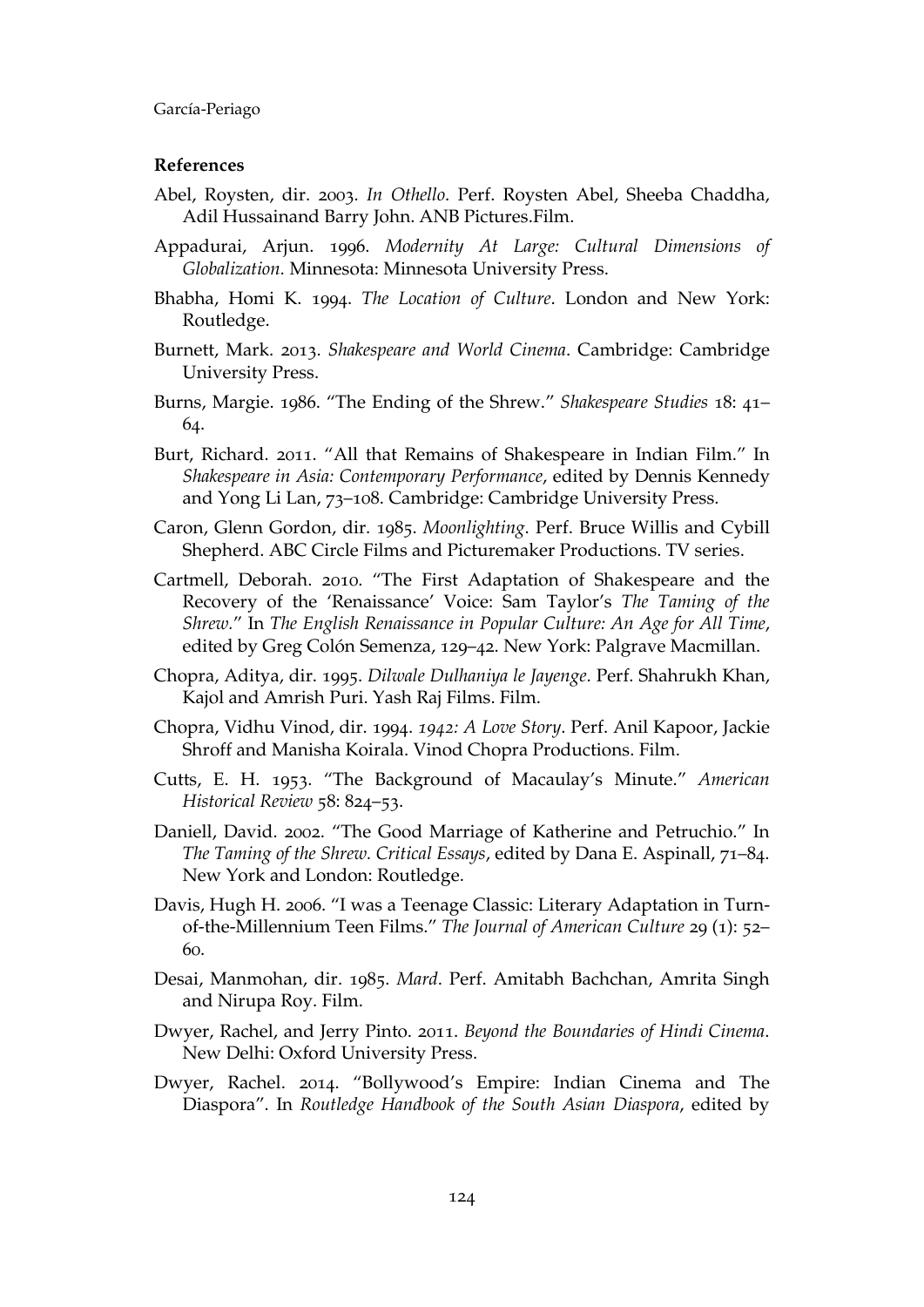Joya Chatterji and David Washbrook, 409–18. London and New York: Routledge.

Garrick, David, dir. 1754. *Catherine and Petruchio: A comedy, in three acts*. Play.

- Gosnell, Raja, dir. 1999. *Never Been Kissed*. Perf. Drew Barrymore, David Arquette and Michael Vartan. Fox 2000 Pictures, Bushwood Pictures and Flower Films (II). Film.
- Gulzar, dir. 1982. *Angoor*. Perf. Sanjeev Kumar, Moushumi Chatterjee, Deven Verma. A.R. Movies. Film.
- Henderson, Diana. 2003. "A Shrew for the Times, Revisited." In *Shakespeare, the Movie II. Popularizing the Plays on Film, TV, Video, and DVD*, edited by Lynda E. Boose and Richard Burt, 120–40. London and New York: Routledge.

———. 2006. *Collaborations with the Past: Reshaping Shakespeare Across Time and Media*. Ithaca, NY: Cornell University Press.

- Hodgdon, Barbara. 1992. "Katherina Bound; or, Play(K)ating the Strictures of Everyday Life." *PMLA* 107 (3): 538–53.
- Ivory, James, dir. 1965. *Shakespeare Wallah*. Perf. Jennifer Kendal, Shashi Kapoor, Felicity Kendal and Geoffrey Kendal. Merchant Ivory Productions. Film.
- Jackson, Russell. 1994. "Shakespeare's Comedies on Film." In *Shakespeare and the Moving Image,* edited by Anthony Davies and Stanley Wells, 99–120. Cambridge: Cambridge University Press.
- Johar, Karan, dir. 1998. *Kuch Kuch Hota Hai*. Perf. Shah Rukh Khan, Kajol and Rani Mukerji. Dharma Productions. Film.

———, dir. 2001. *Kabhi Kushi Kabhie Gham*. Perf. Shah Rukh Khan, Kajol and Amitabh Bachchan. Dharma Productions. Film.

- Junger, Gill, dir. 1999. *10 Things I Hate About You*. Perf. Julia Stiles, Heath Ledger and Joseph Gordon-Levitt. Touchstone Pictures, Mad Chance and Jaret Entertainment. Film.
- Kapadia, Parmita. 2001. "The Politics of Choice: English Language Shakespeare Productions in India." *The Upstart Crow* 21: 105–16.
- Kaswalil, Vidhi, dir. 2010. *Isi Life Mein*. Perf. Akshay Oberoi, Sandeepa Dhar, Mohnish Bahl. Filmistan Studios. Film.
- Khan, Mehboob, dir. 1952. *Aan.* Perf. Dilip Kumar and Nimmi. Mehboob Productions. Film.
- Khoury, Yvette K. 2010. "*The Taming of the (Arab-Islamic) Shrew:* Fatin 'Abdel Wahab Re-frames Shakespeare's Comedy for the Egyptian Screen." *Literature/Film Quarterly* 38 (2): 147–61.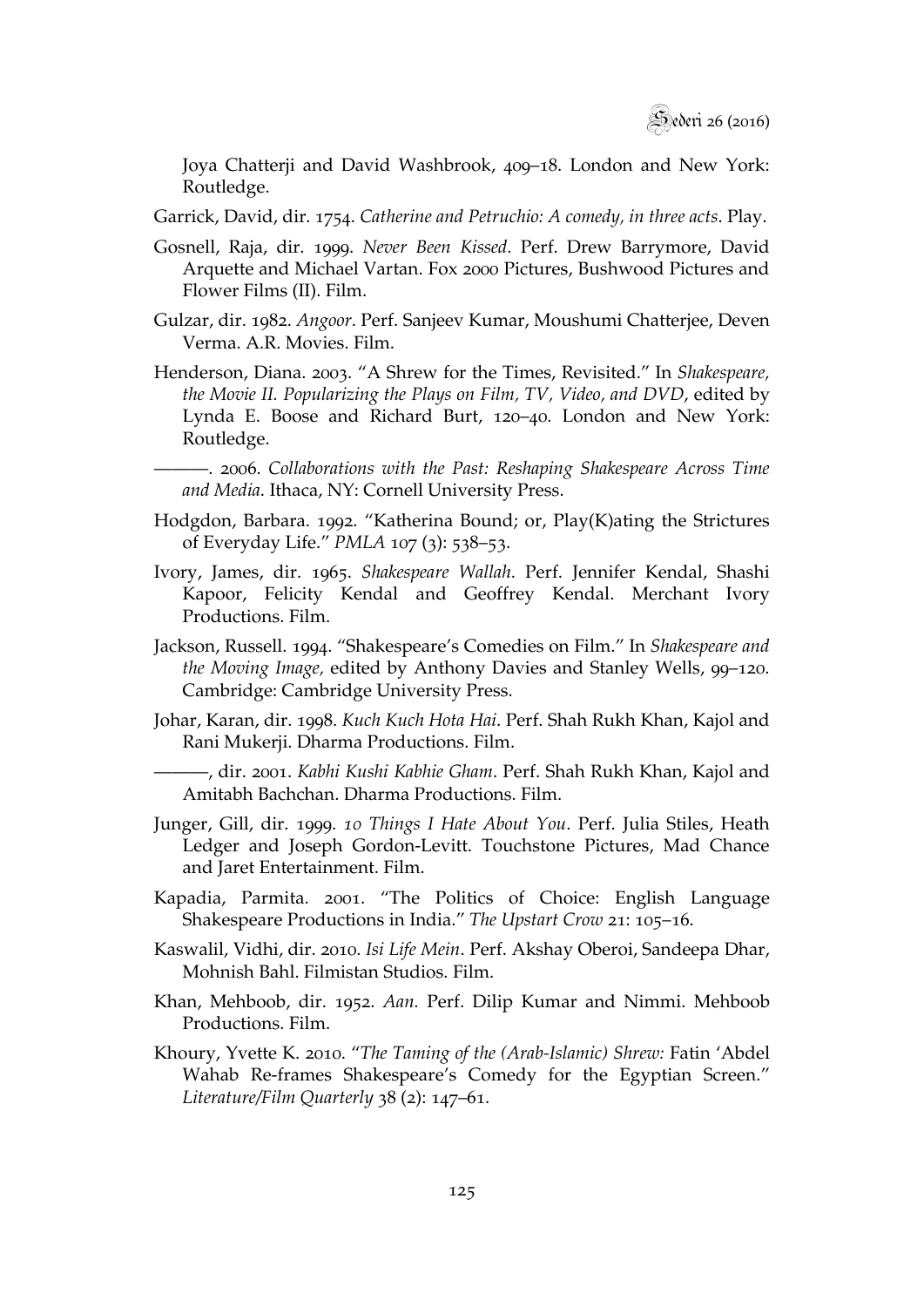- Kidnie, Margaret Jane. 2006. *"The Taming of the Shrew": A Guide to the Text and Its Theatrical Life.* Basingstoke: Palgrave.
- Kohli, Rajkumar, dir. 1983. *Naukar Biwi Ka*. Perf. Agha, Rajeev Anand, Raj Babbar. Nishi Productions. Film.
- Kumar, Manoj, dir. 1979. *Purab Aur Pacchim*. Perf. Ashok Kumar, Saira Banu, Manoj Kumar. V.I.P. Films. Film.
- Madan, J.J., dir. 1932. *Hathili Dulhan*. Perf. Abbas, Khurshid Begum, Mukhtar Begum. Madan Theatres Ltd. Film.
- Maira, Sunaina. 2013. "Citizenship and dissent: South Asian Muslim youth in the US after 9/11." In *Transnational Feminism and Global Advocacy in South Asia*, edited by Gita Rajan and Jigna Desai, 39–54. London and New York: Routledge.
- McLennan, Rachel. 2014. "To Count as a Girl: Misdirection in *10 Things I Hate About You*." *Borrowers and Lenders The Journal of Shakespeare and Appropriation* 9 (1) Accessed September 15, 2016. http://www.borrowers.uga.edu/1215/show
- Nawathe, Raja, dir. 1973. *Manchali*. Perf. Sanjeev Kumar, Leena Chandavarkar and Nazima. Precept Enterprises. Film.
- Nelson, Tim Blake, dir. 2000. *O*. Perf. Julia Stiles, Mekhi Phifer and Martin Sheen. Chickie the Cop, Daniel Fried Productions and FilmEngine. Film.
- Pittman, Monique. 2004. "Taming *10 Things I Hate About You: Shakespeare*  and the Teenage Film Audience." *Literature/Film Quarterly* 32 (2): 144–52.
- Raj, Prayag, dir. 1975. *Ponga Pandit*. Perf. Randhir Kapoor, Neeta Mehta, Danny Denzongpa. Amar Chhaya Production Company. Film.
- Rajashekar, M. S., dir. 1989. *Nanjundi Kalyana*. Perf. Raghavendra Rajkumar, Girija and Lokesh Malashri. Parvathamma Rajkumar Films. Film.
- Rao, A.V. Sheshgiri, dir. 1976. *Bahaddur Gandu*. Perf. Arathi, Balkrishna, Rajkumar. Srikanth & Srikanth Enterprises. Bikram Singh Dahal Company. Film.
- Rawail, Rahul, dir. 1983. *Betaab*. Perf. Shammi Kapoor, Nirupa Roy, Prem Chopra, Sunny Deol and Amrita Singh. Vijeta Films. Film.
- Sharma, Rekha, and Carol A. Savery. 2014. "Bollywood Marriages: Portrayals of Matrimony in Hindi Popular Cinema." In *Heroines of Film and Television: Portrayals in Popular Culture*, edited by Norma Jones, Maja Bajac-Carter and Bob Batchelor, 147–62. New York and Plymouth: Rowman & Littlefield.
- Sidney, George, dir. 1953. *Kiss Me Kate*. Perf. Kathryn Grayson and Howard Keel. Metro-Goldwyn-Meyer. Film.
- Singh, Jyotsna. 1989. "Different Shakespeares: The Bard in Colonial/Postcolonial India." *Theatre Journal* 41 (4): 445–58.